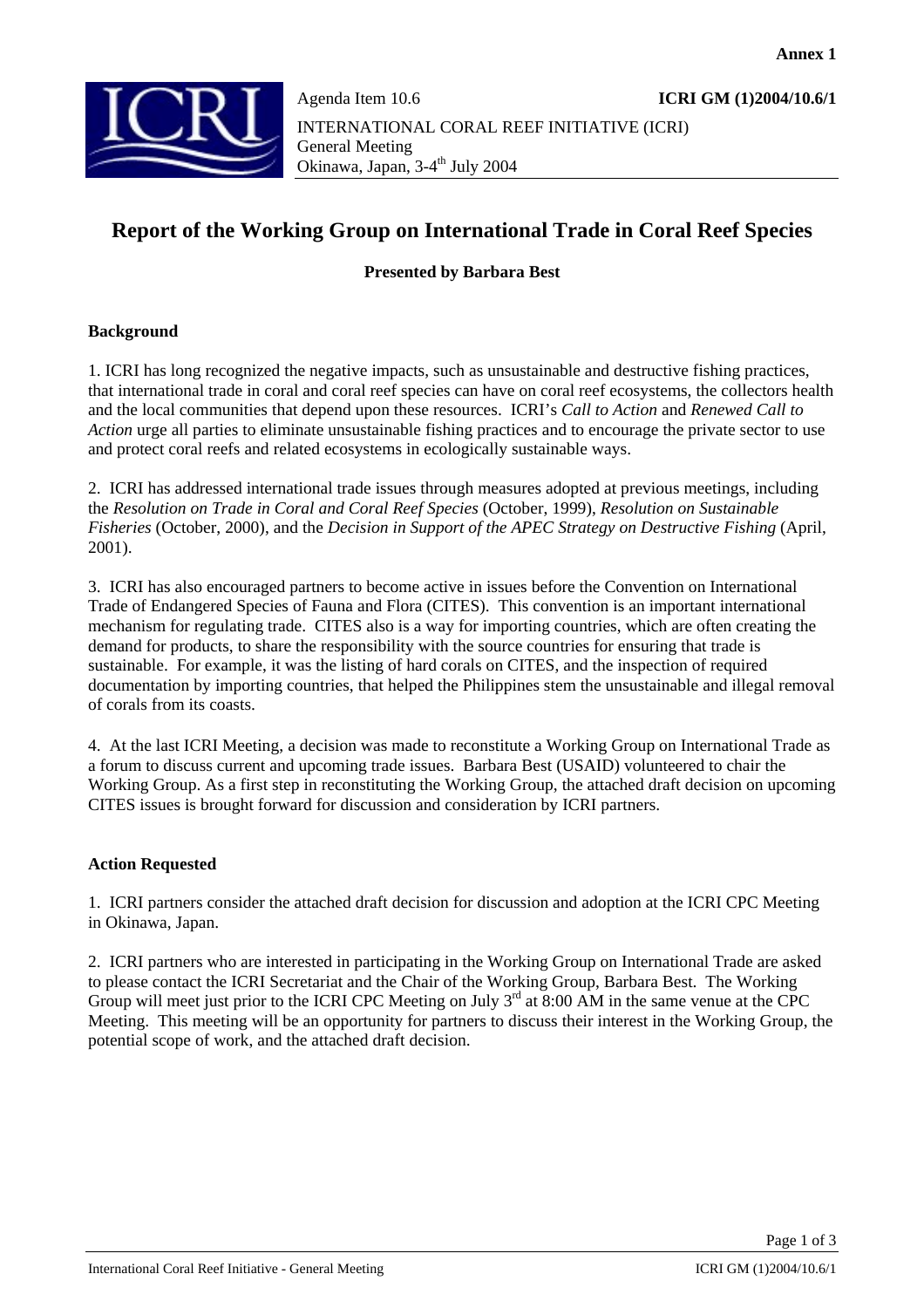## *Decision to Strengthen CITES Role in the Protection of Coral Reef Ecosystems*

*Reaffirming* ICRI's *Renewed Call to Action*, which urges all parties to eliminate unsustainable fishing practices and to encourage the private sector to use and protect coral reefs and related ecosystems in ecologically sustainable ways;

*Recalling* the "Resolution on Trade in Coral and Coral Reef Species" (October, 1999), "Resolution on Sustainable Fisheries" (October, 2000), and the "Decision in Support of the APEC Strategy on Destructive Fishing" (April, 2001) adopted at previous meetings;

*Recognizing* that international trade in corals and coral reef species continues to increase and is contributing to destructive fishing practices, overexploitation and stresses on these systems, including the increased extraction of live corals, ornamental fish and invertebrates, food fish, and coral products - such as live rock, coral substrate, coral rock, and coral calcium;

*Noting* that international trade in corals and coral reef species adds to other stresses on coral reef ecosystems from climate change, increasing incidents of bleaching and deceasing calcification rates and reef formation;

*Further recognizing* the emphasis given to the impacts of trade and resource extraction on coral reef ecosystems at the 10<sup>th</sup> International Coral Reef Symposium, in Okinawa, Japan, where more than 1500 scientists and managers convened;

*Noting* the concerns voiced by ICRI partners regarding the need to improve and better coordinate trade data collection and enforcement through the Convention on Endangered Species of Fauna and Flora (CITES), and to strengthen CITES role in coral reef protection;

*Noting* that coral sand, coral gravel, and small coral rubble were recently exempted from the provisions of CITES; and

*Further* noting that several proposals related to coral and coral reef species will be discussed at the 13<sup>th</sup> meeting of the Conference of the Parties to the Convention on International Trade in Endangered Species (CITES COP13) in October, 2004, including a proposal to define certain coral rock and coral substrate as "fossil corals" and thus exempt these specimens from Appendix II trade controls.

#### *The International Coral Reef Initiative:*

*Encourages* CITES Parties at COP 13 to adopt measures that increase protection for coral reef ecosystems and the role of species in those ecosystems, including corals and coral products, seahorses, humphead wrasse and sea cucumbers;

*Urges* CITES parties to utilize sound science and the precautionary approach, as called for under the Convention, in making recommendations and decisions;

*Calls* upon ICRI members to encourage national CITES authorities to **oppose** the removal of coral products from Appendix II by the designation of certain coral rock and coral substrate as fossils, since this designation (1) does not consider the functional role and importance of coral rock and substrate in the ecosystem, (2) relies on coral product descriptions rather than science to define fossil corals, (3) is extraordinary in CITES as the only separate treatment of animal specimens based upon product description and packing methods, and (4) will further erode protection for coral reef ecosystems and establish a risk-prone precedent in CITES;